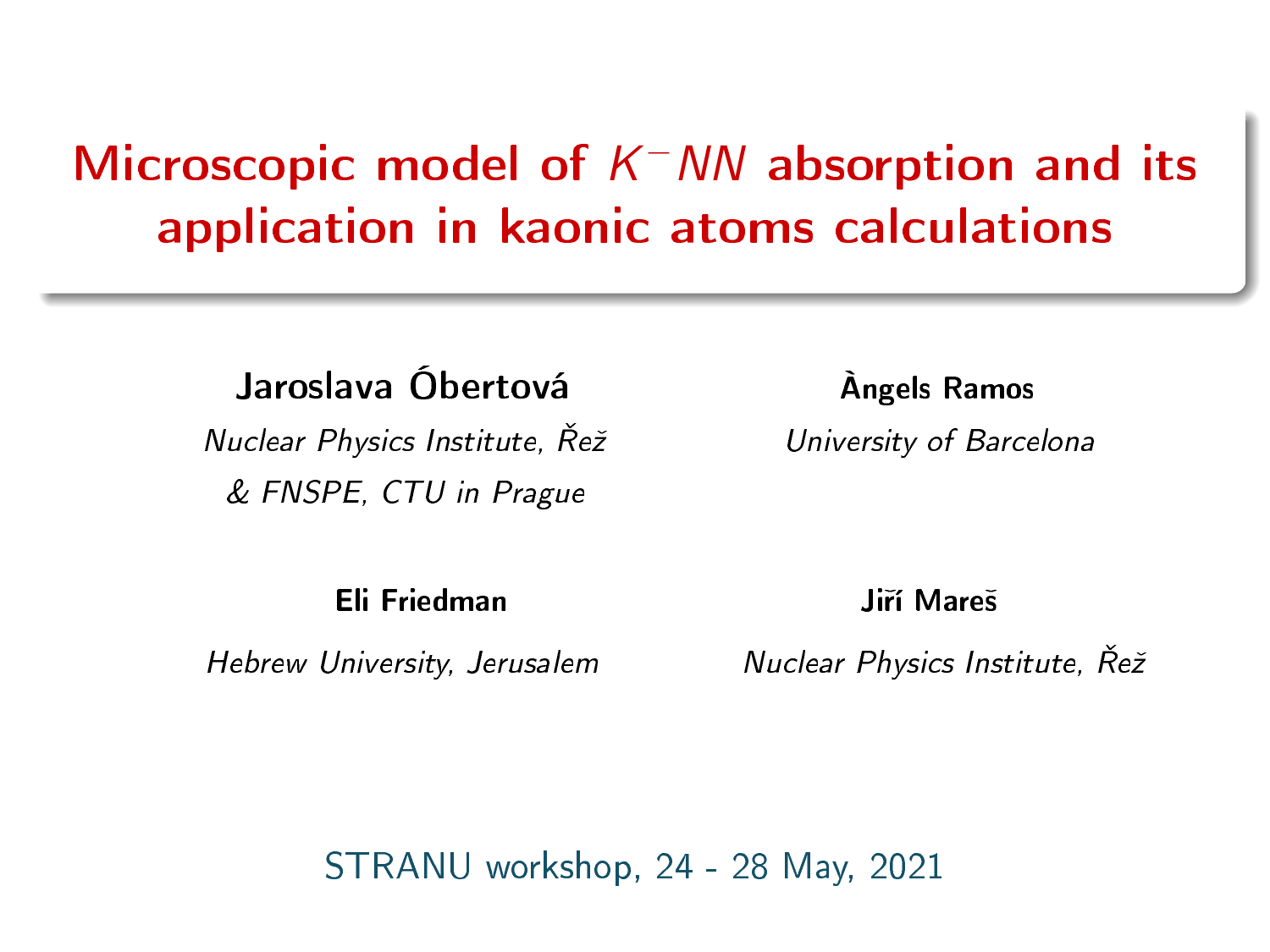### Introduction

- $\mathcal{K}^-$  multi-nucleon absorption in the surface region of atomic nuclei represents about 20% NC 53 (1968) 313 (Berkeley), NPB 35 (1971) 332 (BNL), NC 39A (1977) 538 (CERN)
- $K^-$  multi-nucleon absorption in atoms described by phenomenological optical potential

E. Friedman, A. Gal, NPA 959 (2017) 66

Model for  $K$ <sup>-</sup>NN absorption in nuclear matter using free-space chiral amplitudes

T. Sekihara et al., PRC 86 (2012) 065205

- New experimental data on  $K^-NN$  absorption (AMADEUS@DAΦNE) K. Piscicchia et al., PLB 782 (2018) 339 R. Del Grande et al., EPJ C79 (2019) 190
- Solid microscopic model for  $\bar{\kappa}^-$  NN absorption needed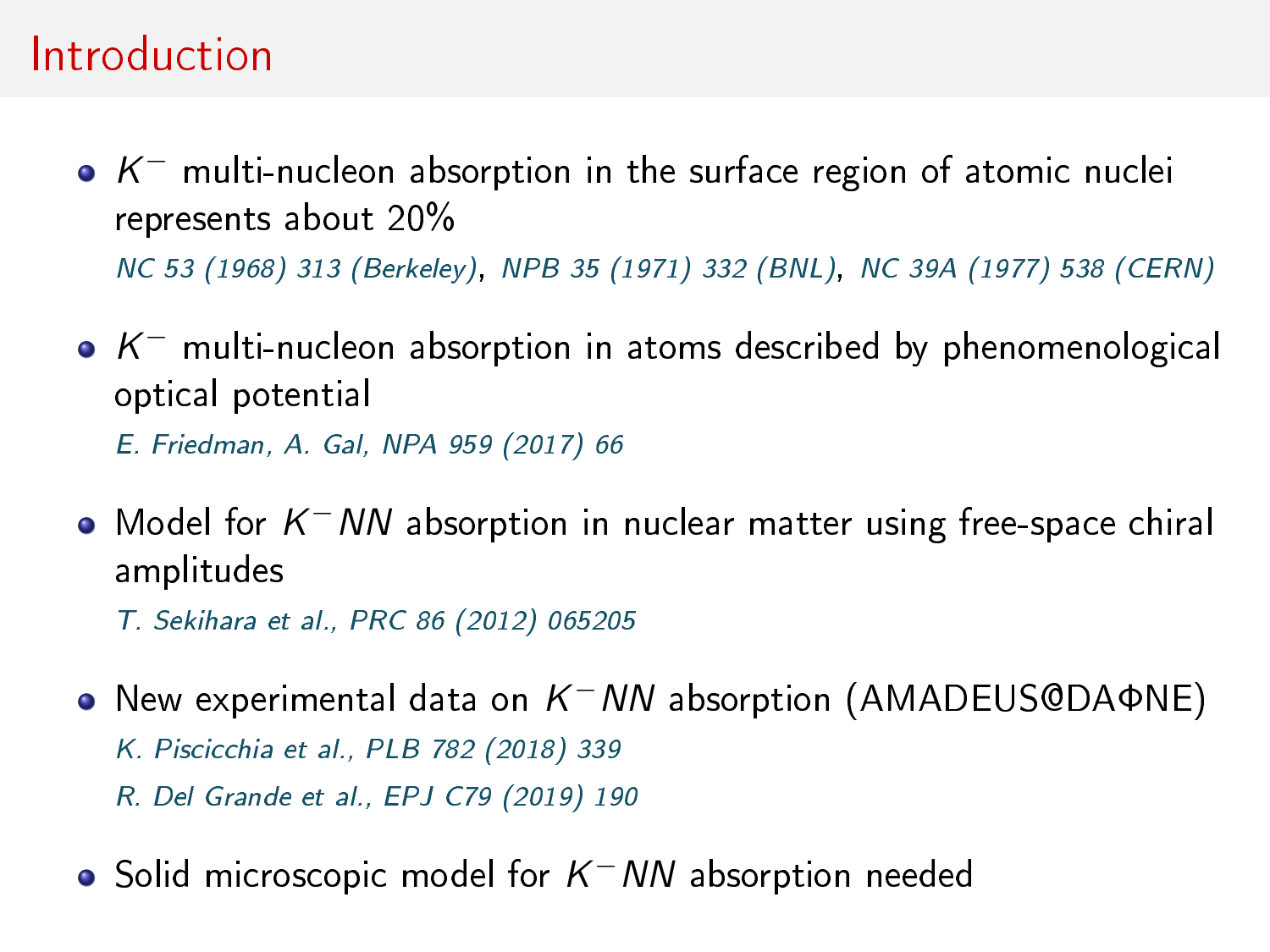- Info about  $\mathcal{K}^+ \mathcal{N}$  interaction below threshold provided by kaonic atoms 65 data points (energy shifts, widths, yields=upper level widths) from CERN, Argonne, RAL, BNL
- Chirally motivated models fail to describe kaonic atom data E. Friedman, A. Gal, NPA 959 (2017) 66

| model        | Β2   |                     | M1 | M9. |      |
|--------------|------|---------------------|----|-----|------|
| $\chi^2(65)$ | 1174 | 2358 2544 3548 2300 |    |     | 1806 |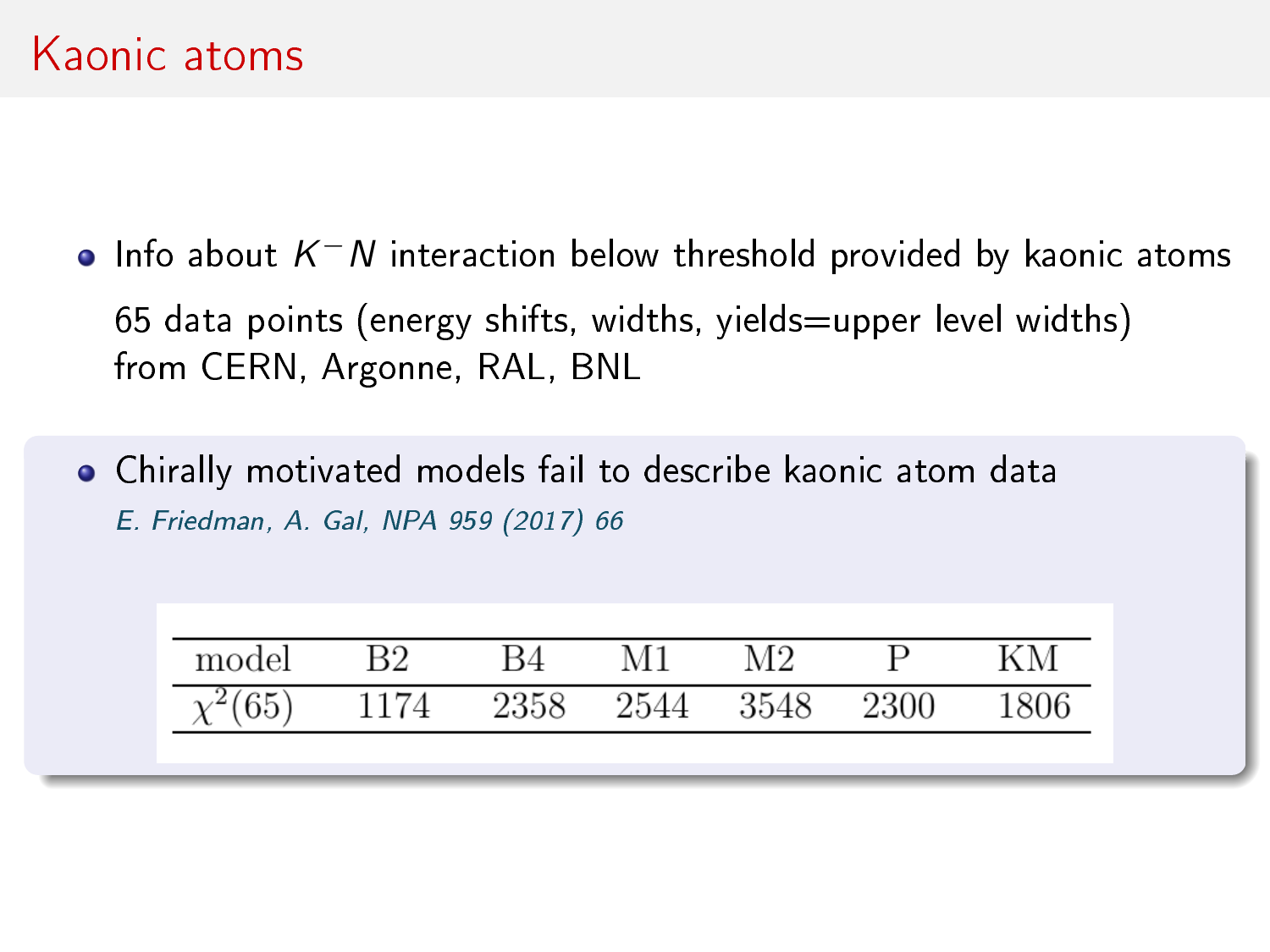### Multinucleon processes

Chiral models include only  $K^-N \to \pi Y$  ( $Y = \Lambda, \Sigma$ ) decay channel

 $K^-$  interactions with two and more nucleons should be included, (e.g.,  $K^-+N+N\rightarrow Y+N) \leftarrow$  analysis of kaonic atom data E. Friedman, A. Gal, NPA 959 (2017) 66

$$
2\text{Re}(\omega_{K^-})V_{K^-}^{(2)} = -4\pi B(\frac{\rho}{\rho_0})^{\alpha}\rho ,
$$

where B is a complex amplitude,  $\rho$  is nuclear density distribution,  $\rho_0$  is saturation density and  $\alpha$  is positive

- $\bullet$  Amplitude B fitted for each chiral model separately
- $\chi^2(65)$  goes down to 105 125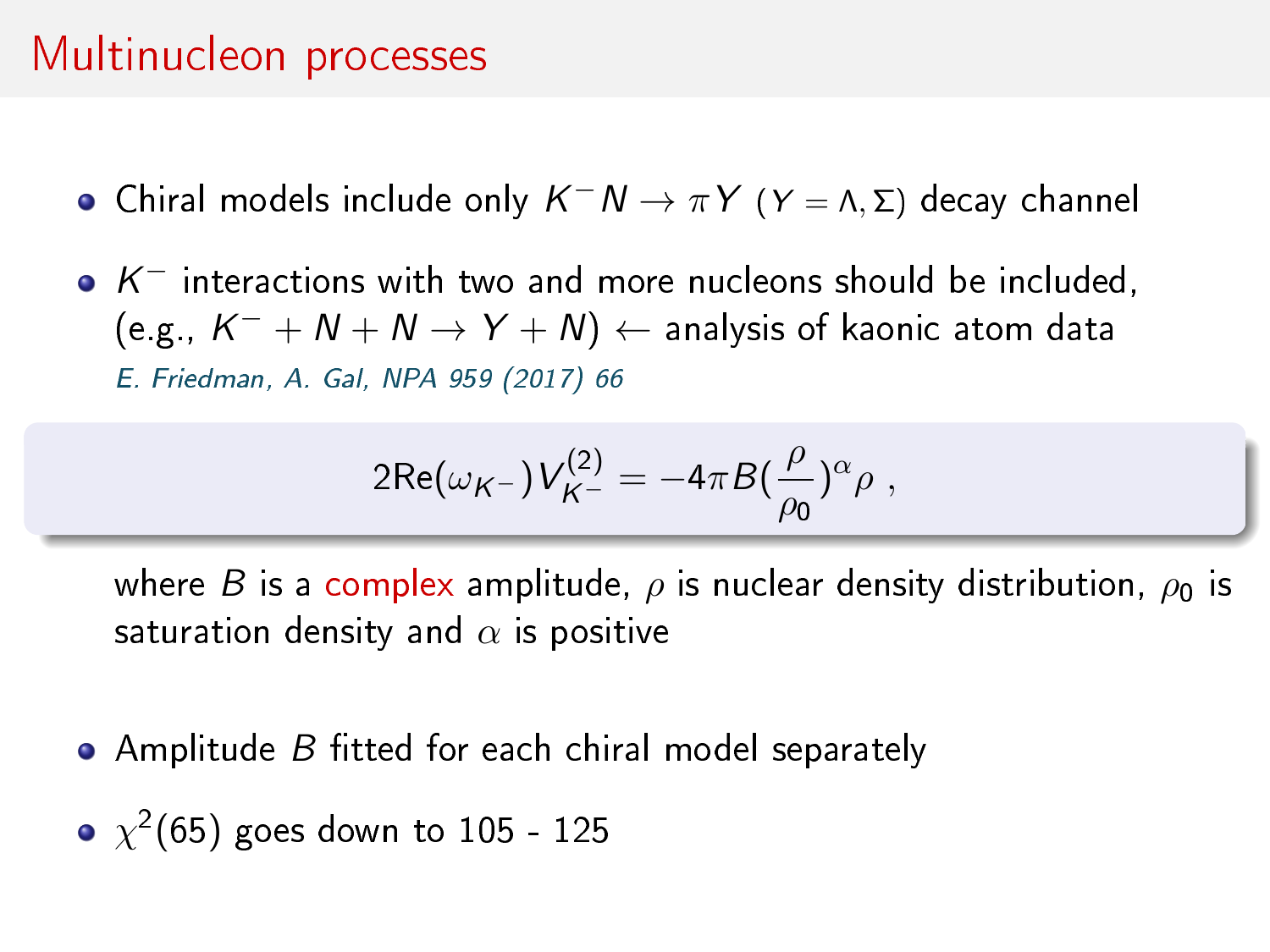### Single- vs. multi-nucleon processes



• Fraction of single-nucleon absorption  $0.75 \pm 0.05$  (average value) used as an additional constraint.

 $\rightarrow$  Only P, KM and BCN models found acceptable in kaonic atom analysis E. Friedman, A. Gal, NPA 959 (2017) 66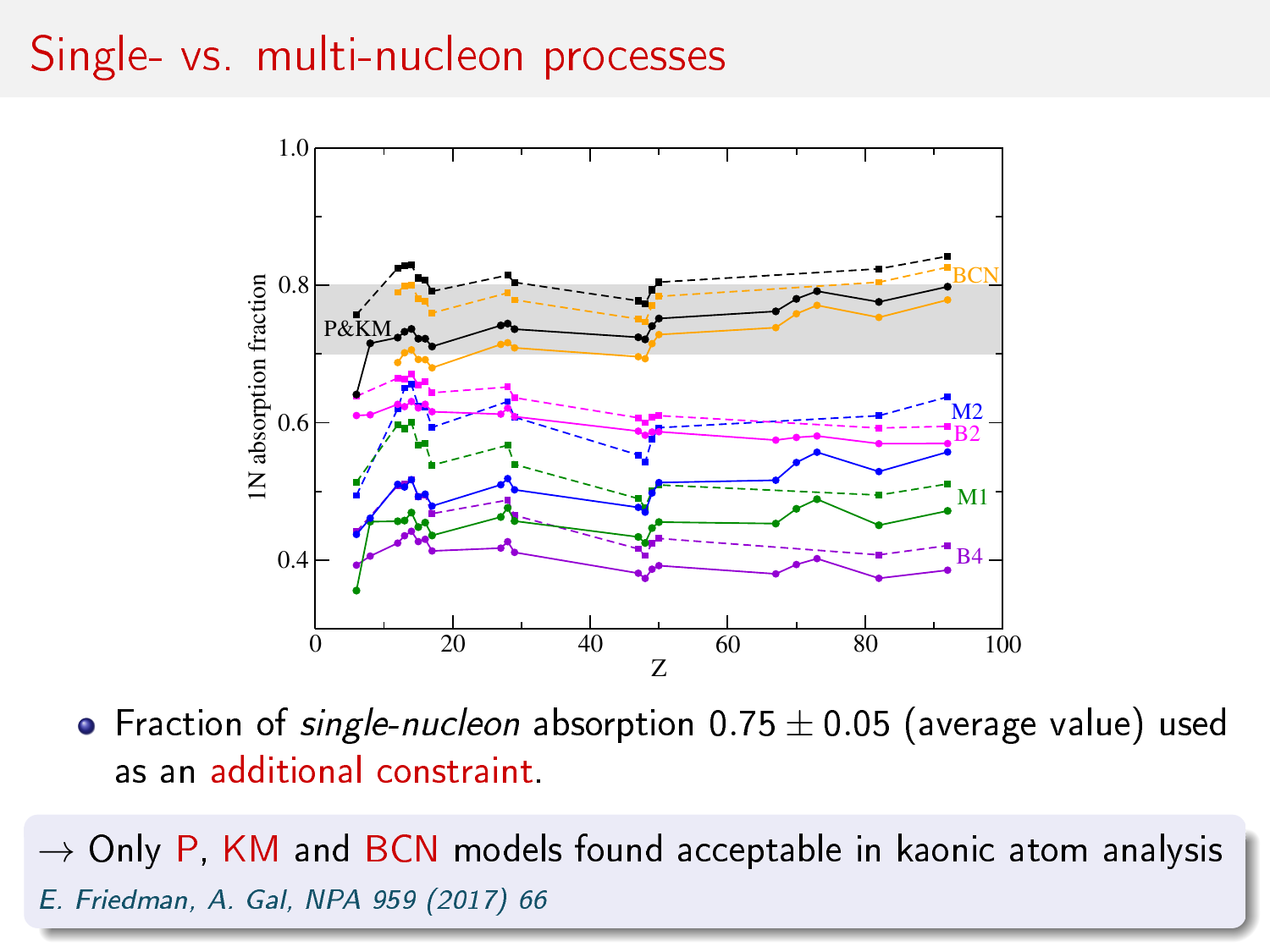# AMADEUS@DAΦNE

#### K. Piscicchia, talk at THEIA-STRONG2020 Web-Seminar,20 December 2020

# Outcome of the measurement



[K. Piscicchia, S. Wycech, L. Fabbietti et al. Phys.Lett. B782 (2018) 339-345] [K. Piscicchia, S. Wycech, C. Curceanu, Nucl. Phys. A 954 (2016) 75-93]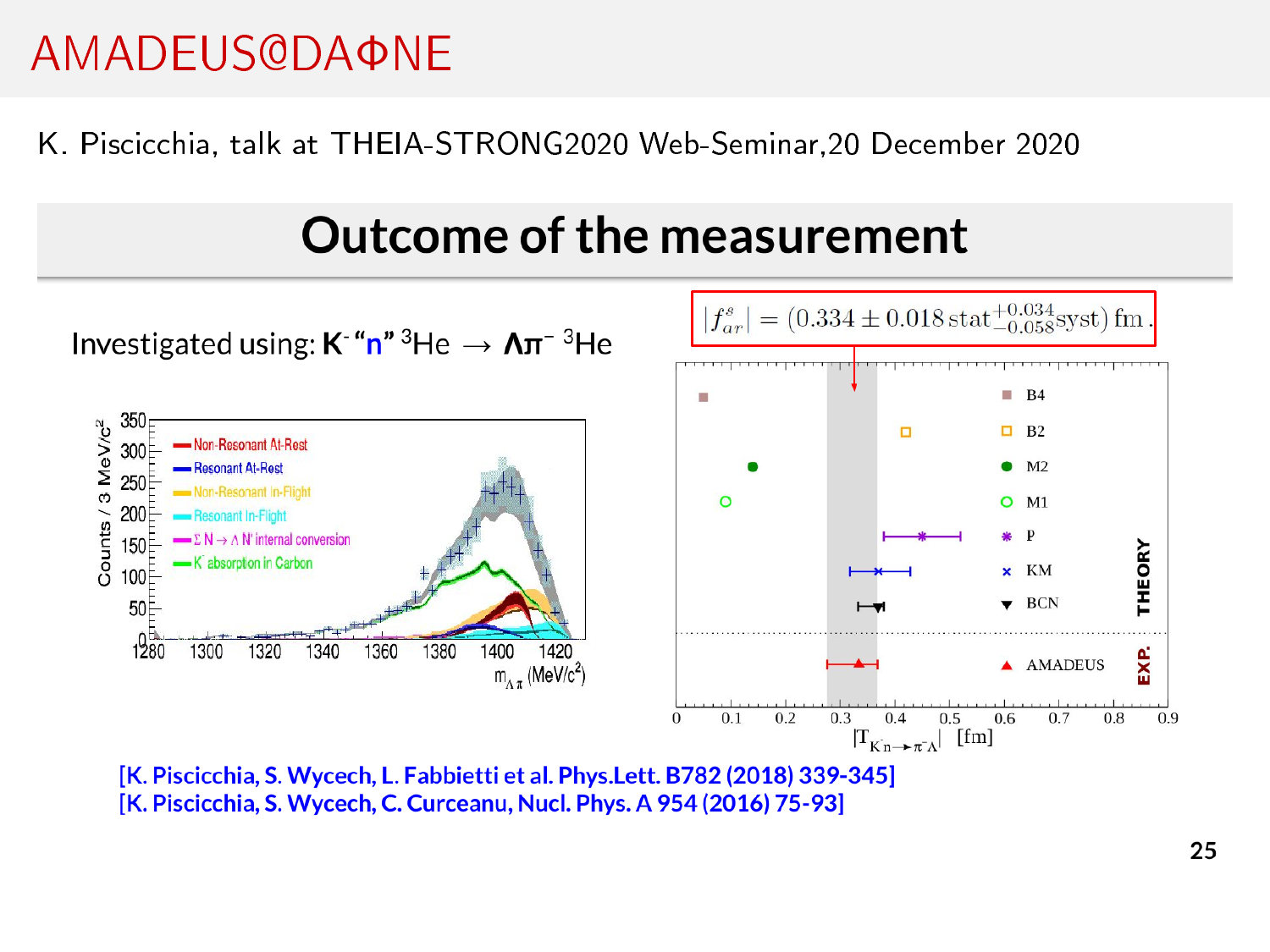# Microscopic model for  $K^-NN$  absorption in nuclear matter

Microscopic model for  $K^-$  two-nucleon absorption in symmetric nuclear matter

J. Hrtánková, À. Ramos, PRC 101 (2020) 035204

- based on a meson-exchange approach H. Nagahiro et al., PLB 709 (2012) 87
- P and BCN chiral  $K^-N$  amplitudes employed
- Pauli correlations in the medium for  $K^-N$  amplitudes considered
- real part of the  $\bar{\mathsf{K}}^-$ NN optical potential evaluated as well
- $K$   $\sim$   $N$  optical potential derived within the same approach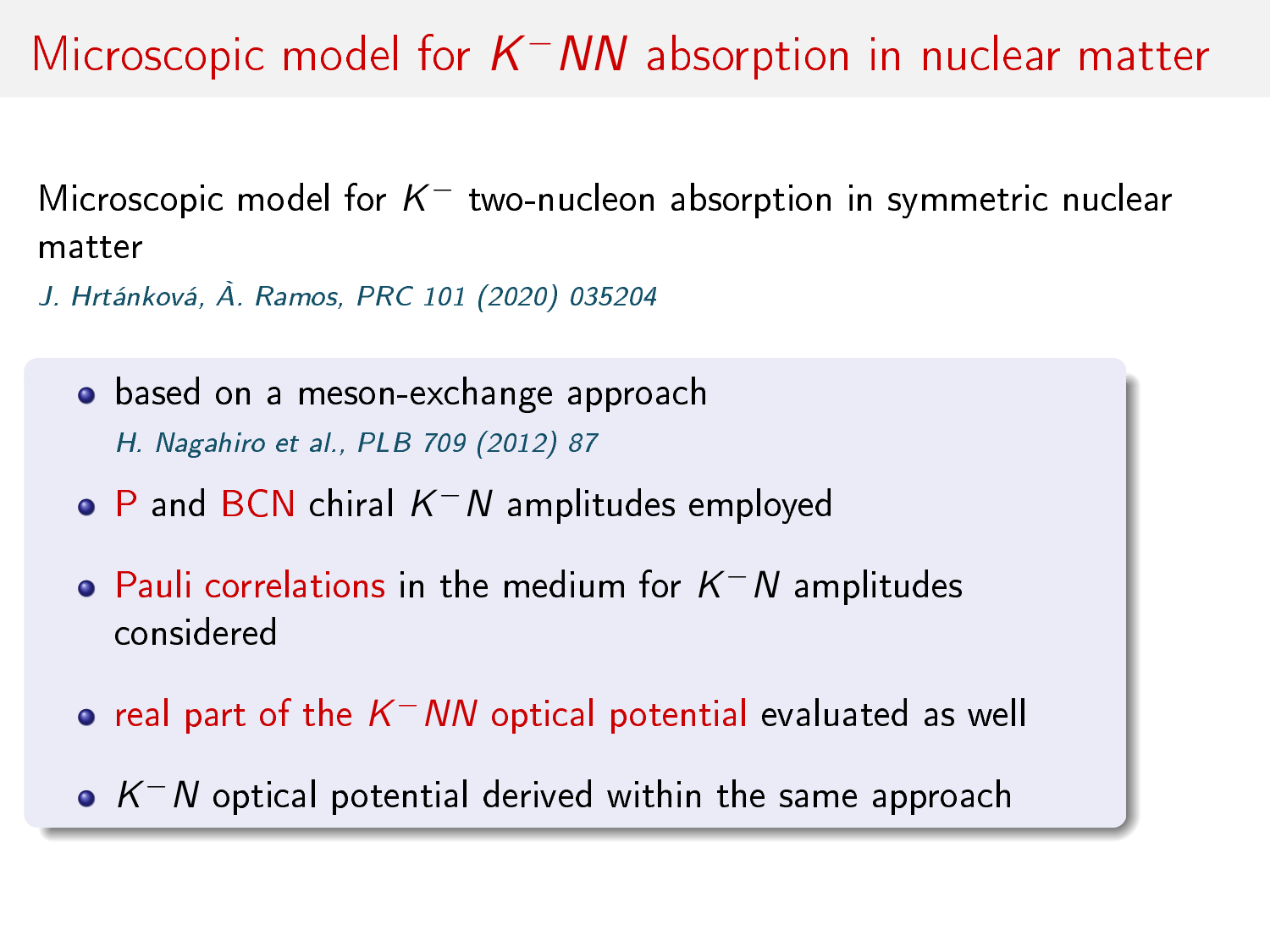# $\mathcal{K}^+ \mathcal{N}$  absorption in nuclear matter



Fig.1: Feynman diagram for  $K^-$  absorption on a single nucleon in nuclear matter. The shaded circles denote the  $\mathcal{K}^+ N$  t-matrices derived from a chiral model.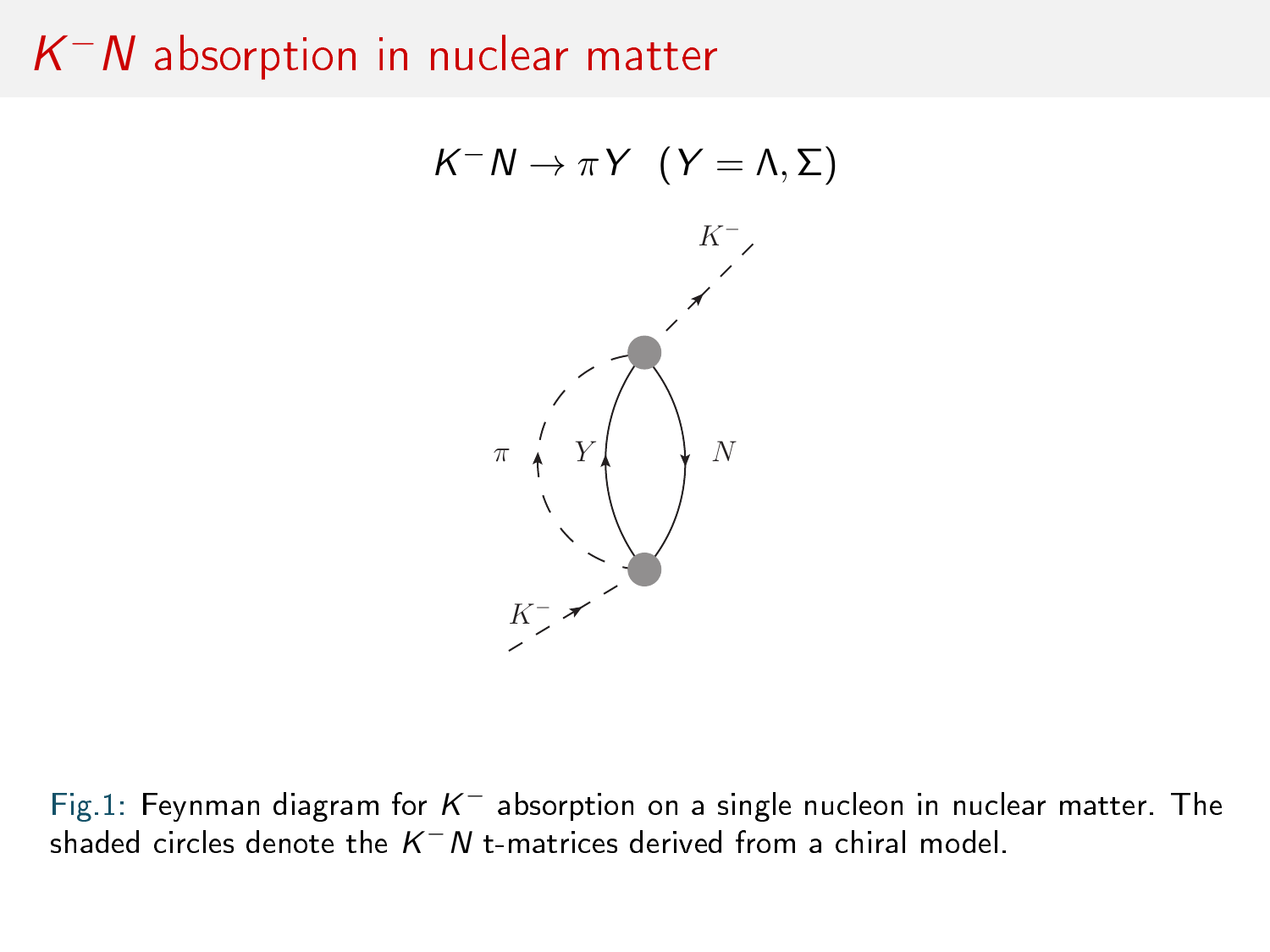# $\mathcal{K}^+$ NN absorption in nuclear matter



Fig.2: Two-fermion-loop (2FL) Feynman diagrams for non-mesonic  $K^-$  absorption on two nucleons  $N_1,~N_2$  in nuclear matter. The shaded circles denote the  $\mathcal{K}^-N$  t-matrices derived from a chiral model.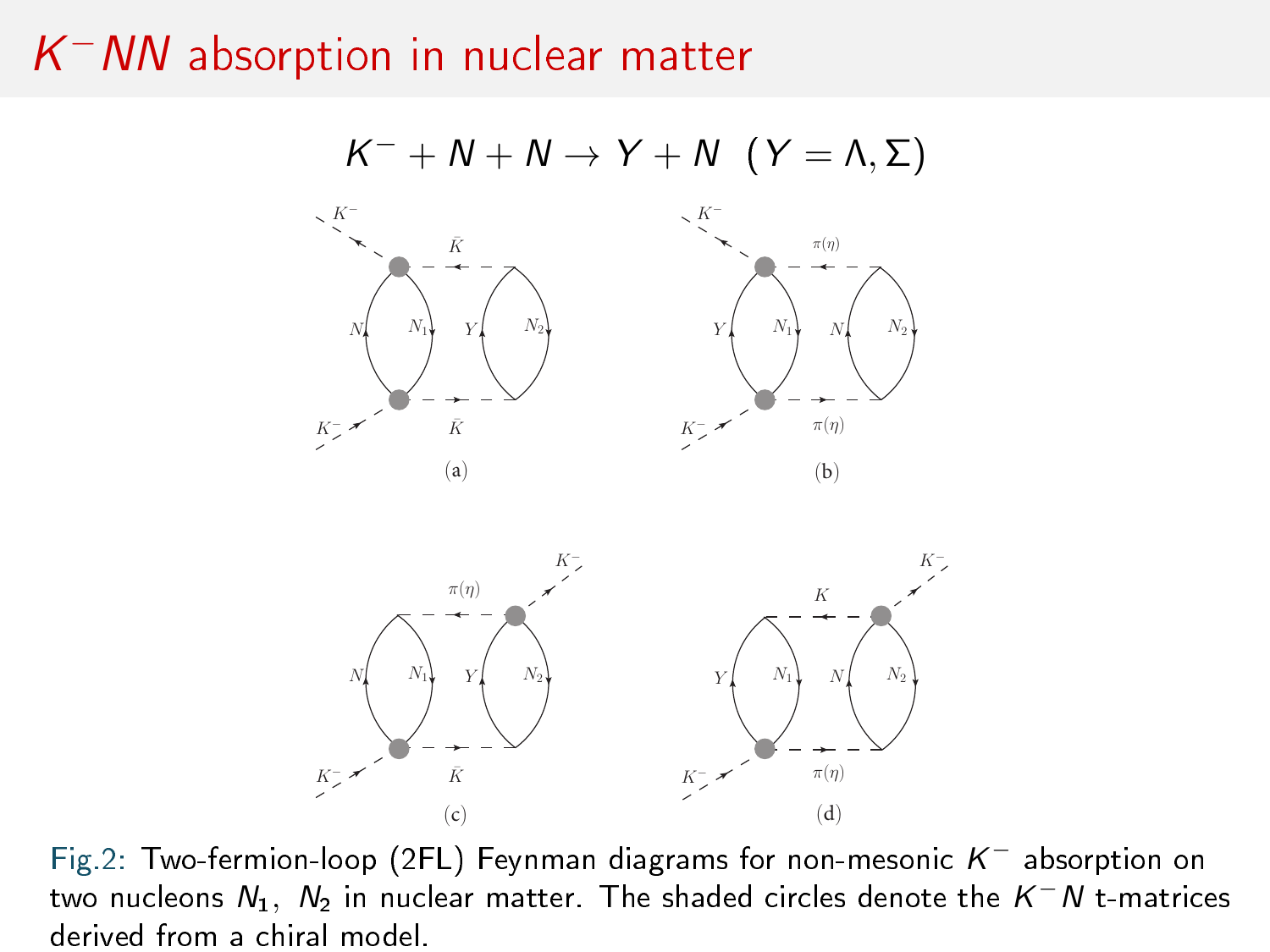# $\mathcal{K}^+$ NN absorption in nuclear matter



Fig.3: One-fermion-loop (1FL) Feynman diagrams for non-mesonic  $K^-$  absorption on two nucleons  $N_1,~N_2$  in nuclear matter. The shaded circles denote the  $\mathcal{K}^-N$  t-matrices derived from a chiral model.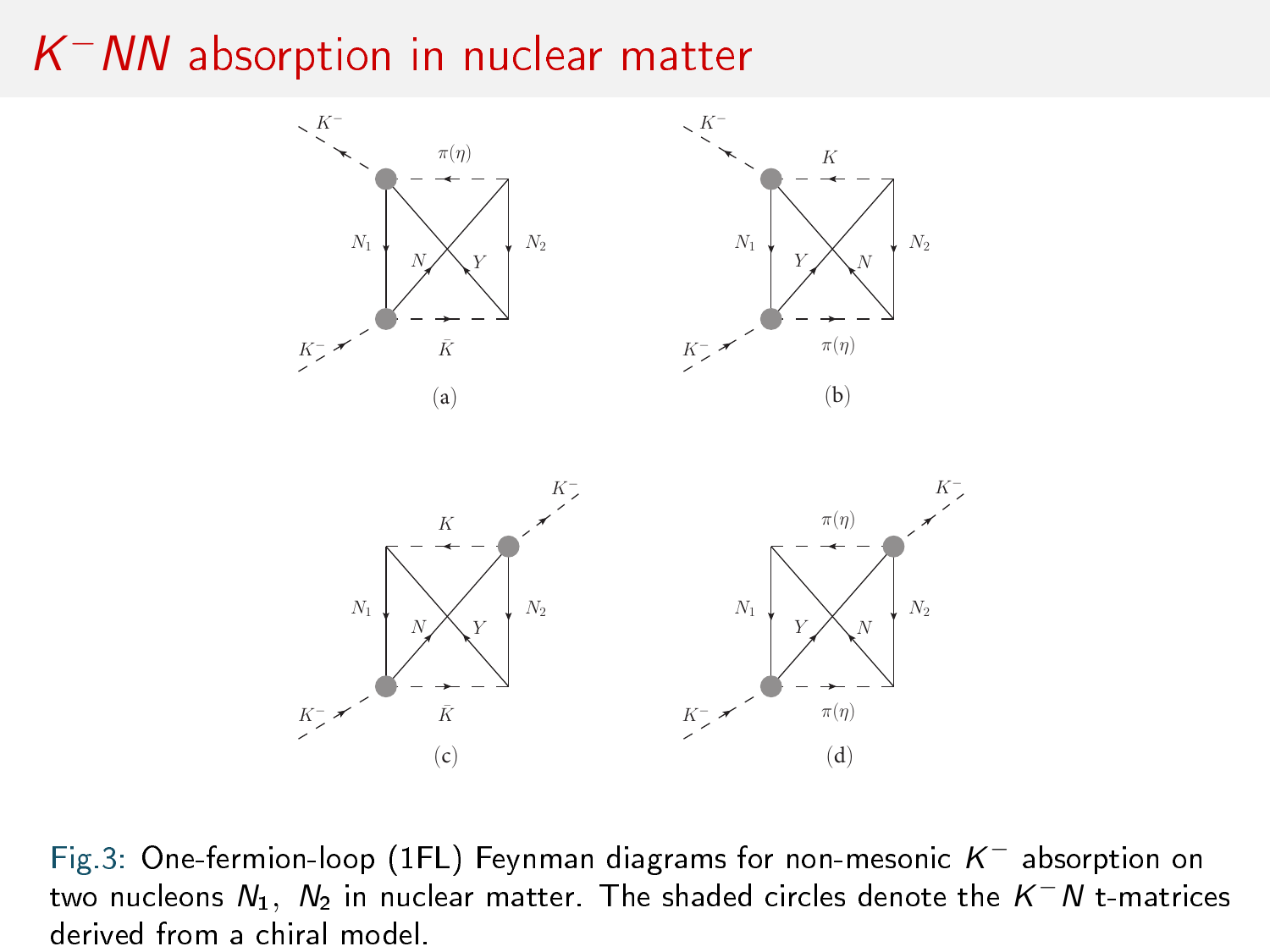### $\mathcal{K}^+$ NN absorption in nuclear matter

\n- \n
$$
V_{K^-N} = \sum_{channels} V_{K^-N \to \pi Y}
$$
 (Fig.1)\n
\n- \n $V_{K^-NN} = \sum_{channels} V_{K^-NN}^{2FL} + V_{K^-NN}^{1FL}$  (Fig.2 and 3)\n
\n- \n $\rightarrow$  contributions from 37 2FL and 28+33 1FL diagrams\n
\n

Table 1: All considered channels for mesonic and non-mesonic  $K^-$  absorption in matter.

| $K^-N$  | $\rightarrow \pi Y$                     | $K^- N_1 N_2$ | $\rightarrow$ YN                  |
|---------|-----------------------------------------|---------------|-----------------------------------|
| $K^-$ p | $\rightarrow \pi^{0} \Lambda$           | $K^-$ pp      | $\rightarrow$ Np                  |
|         | $\rightarrow \pi^0 \Sigma^0$            |               | $\rightarrow \Sigma^0$ p          |
|         | $\rightarrow \pi^+ \overline{\Sigma}^-$ |               | $\rightarrow$ $\overline{2}^{+}n$ |
|         | $\rightarrow \pi^- \Sigma^+$            | $K^-$ pn(np)  | $\rightarrow$ An                  |
| $K^-$ n | $\rightarrow \pi^{-} \Lambda$           |               | $\rightarrow \Sigma^0 n$          |
|         | $\rightarrow \pi^- \Sigma^0$            |               | $\rightarrow \Sigma^-$ p          |
|         | $\rightarrow \pi^0 \Sigma^-$            | $K^-$ nn      | $\rightarrow \Sigma^{-}n$         |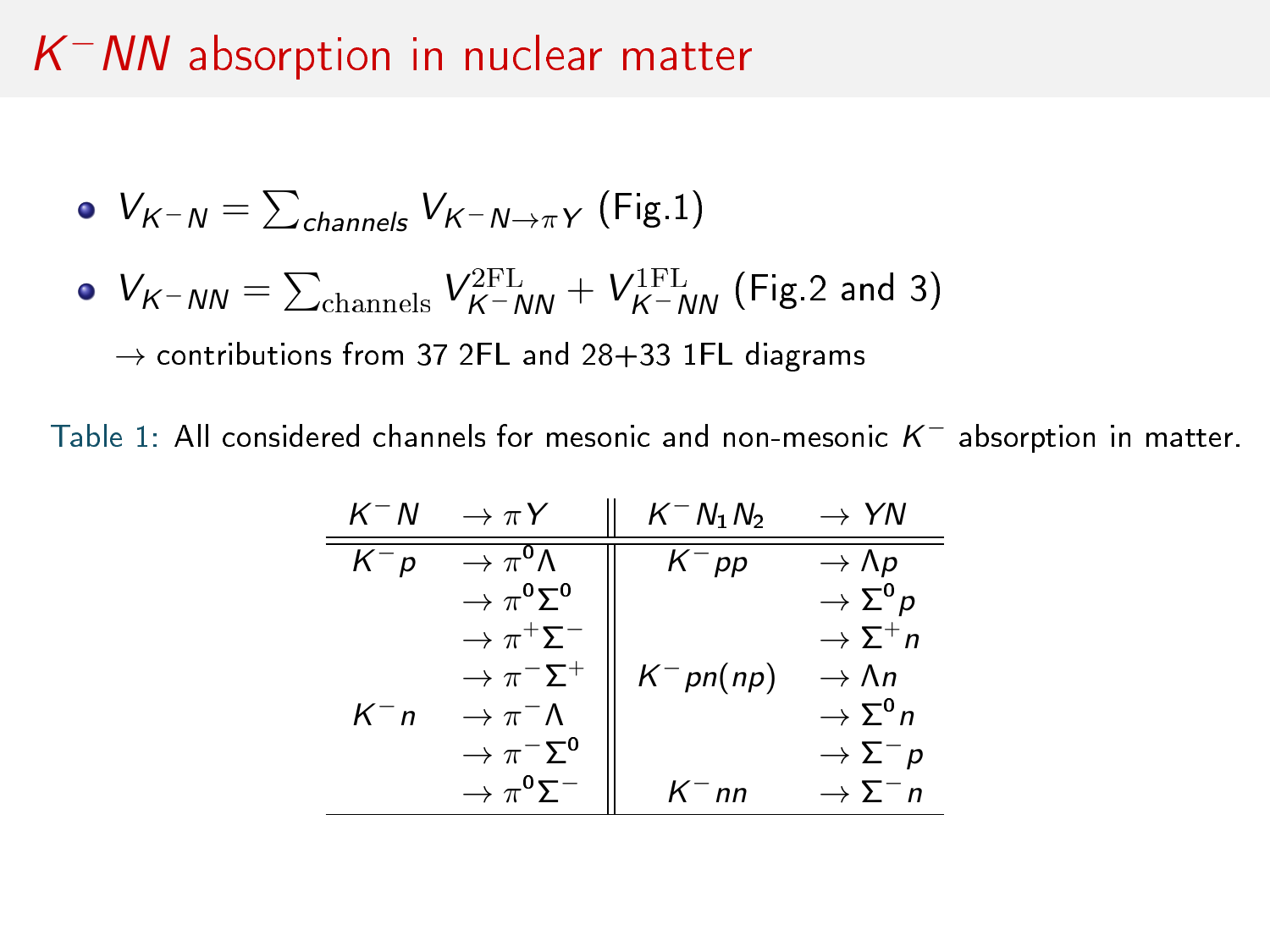#### AMADEUS: Ratio for 2N absorption

Recently measured ratio R. Del Grande et al., EPJ C79 (2019) 190

$$
R = \frac{\text{BR}(K^- \rho p \to \Lambda p)}{\text{BR}(K^- \rho p \to \Sigma^0 p)} = 0.7 \pm 0.2 \text{(stat.)}^{+0.2}_{-0.3} \text{(syst.)}
$$



Fig.4: The ratio  $R$  as a function of relative density, calculated using the free-space and Pauli blocked amplitudes for  $B_{K^-} = 0$  MeV and  $B_{K^-} = 50$  MeV. Color bands denote the uncertainty due to different cut-off values  $\Lambda_c = 800 - 1200$  MeV.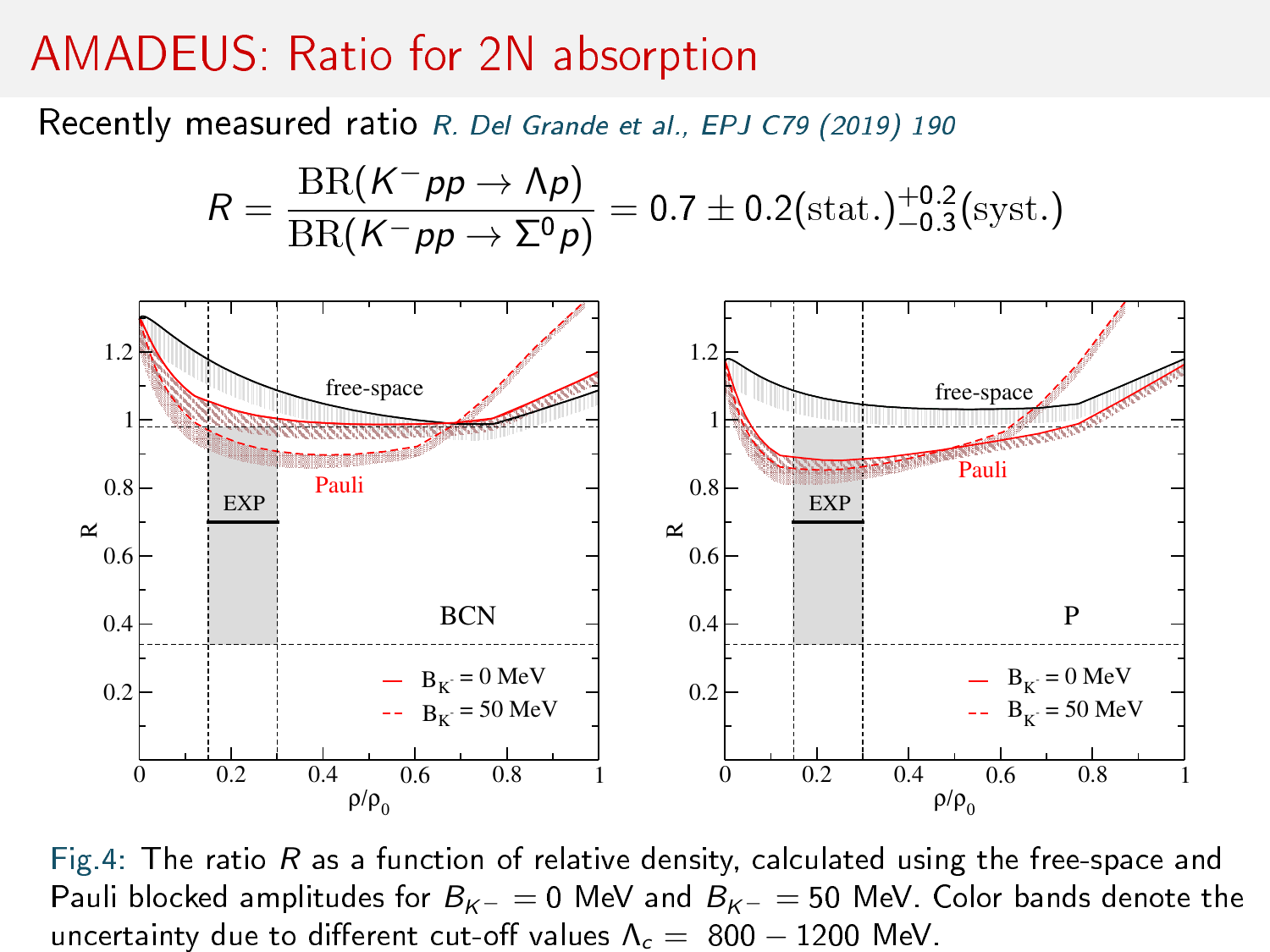# $K^-N$  absorption ratios

Table 2: Primary-interaction ratios (in %) for mesonic absorption of  $K^-$  in nuclear matter, calculated with free-space and Pauli blocked BCN amplitudes for  $B_{K-} = 0$  MeV  $p_{K-} = 0$  MeV/c. The errors denote the uncertainty due to the cut-off dependence. The experimental data<sup>a</sup> are shown for comparison.

| <b>BCN</b>                                     |                | $0.3\rho_0$    | $Exp$ [1]      |                  |  |
|------------------------------------------------|----------------|----------------|----------------|------------------|--|
| mesonic ratio                                  | free space     | Pauli          | $^4$ He        | $12 \mathcal{L}$ |  |
| $\overline{\Sigma^{+}\pi^{-}/\mathcal{K}^{-}}$ | $19.6 \pm 0.6$ | $28.8 \pm 0.7$ | $31.2 \pm 5.0$ | $29.4 + 1.0$     |  |
| $\Sigma^-\pi^0/K^-$                            | $6.2 \pm 0.2$  | $5.7 \pm 0.1$  | $4.9 \pm 1.3$  | $2.6 \pm 0.6$    |  |
| $\Sigma^-\pi^+$ /K <sup>-1</sup>               | $21.9 \pm 0.6$ | $14.8 \pm 0.4$ | $9.1 + 1.6$    | $13.1 \pm 0.4$   |  |
| $\Sigma^0 \pi^- / K^-$                         | $6.2 \pm 0.2$  | $5.7 \pm 0.1$  | $4.9 + 1.3$    | $2.6 \pm 0.6$    |  |
| $\Sigma^0 \pi^0/K^-$                           | $18.1 \pm 0.5$ | $19.2 \pm 0.5$ | $17.7 + 2.9$   | $20.0 \pm 0.7$   |  |
| $\Lambda \pi^0/K^-$                            | $3.8 \pm 0.1$  | $3.5 \pm 0.1$  | $5.2 \pm 1.6$  | $3.4 \pm 0.2$    |  |
| $\Lambda \pi^- / K^-$                          | $7.6 \pm 0.2$  | $7.0 \pm 0.2$  | $10.5 \pm 3.0$ | $6.8 \pm 0.3$    |  |
| total 1N ratio                                 | $83.3 \pm 2.4$ | $84.6 \pm 2.2$ | 83.5 $\pm$ 7.1 | $77.9 + 1.6$     |  |

<sup>a</sup> Corrected for secondary interactions of the primary particles created in the absorbing nucleus.

[1] C. Vander Velde-Wilquet et al., Nuovo Cimento 39 A (1977) 538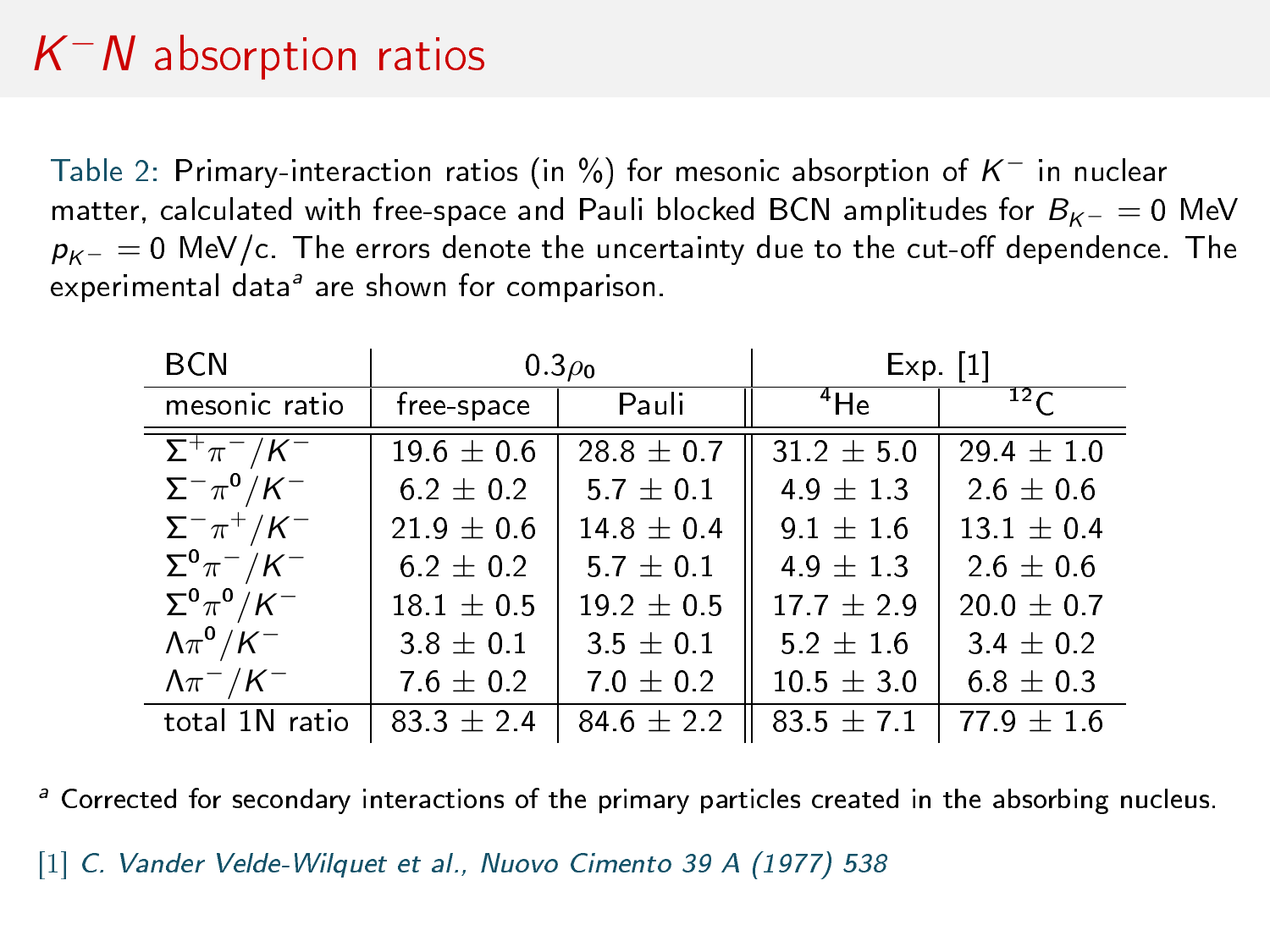# $K^-$ 2 $N$  absorption ratios

Table 3: Primary-interaction total ratios (in %) for non-mesonic and total (1N+2N)  $\mathcal{K}^$ absorption in matter and corresponding ratios corrected for  $\Sigma$ - $\Lambda$  conversion with different conversion rates, a) - 60% for Σ<sup>+</sup>-Λ, 22.5% for Σ<sup>−</sup>-Λ, 72% for Σ<sup>0</sup>-Λ, b) - 50% for all  $\Sigma$ 's, calculated with Pauli blocked BCN amplitudes for  $B_{K-} = 0$  MeV. The errors denote the uncertainty due to the cut-off dependence.

| <b>BCN</b>                  | $0.3\rho_0$    | $0.3\rho_0 + \Sigma \Lambda$ conv. |                 | $Exp$ [1]      |
|-----------------------------|----------------|------------------------------------|-----------------|----------------|
| non-mesonic ratio           |                | a)                                 | b)              | $4$ He         |
| $(N + \Sigma^0 N)/K^-$      | $7.2 + 1.1$    | $10.5 + 1.5$                       | $11.3 \pm 1.6$  | $11.7 + 2.4$   |
| $(\Sigma^- N)/K^-$          | $4.3 \pm 0.6$  | $34 \pm 04$                        | $2.2 \pm 0.3$   | $3.6 \pm 0.9$  |
| $\Sigma^+ n/K^-$            | $3.8 \pm 0.5$  | $1.5 \pm 0.2$                      | $19 \pm 03$     | $10 \pm 0.4$   |
| $(\Sigma^0 N)/K^-$          | $3.7 \pm 0.5$  | $1.0\,\pm\,0.1$                    | $19 \pm 0.2$    | $2.3 \pm 1.0$  |
| total 2N ratio              | $15.4 \pm 2.2$ | $15.4 + 2.2$                       |                 | $16.4 + 2.6$   |
| total ratio                 |                |                                    |                 |                |
| $\Sigma^+/K^-$              | $32.6 \pm 0.2$ | $13.0 \pm 0.1$                     | $16.3 \pm 0.1$  | $17.0 + 2.7$   |
| $\Sigma^-$ /K <sup>-1</sup> | $24.8 \pm 0.1$ | $19.21 \pm 0.04$                   | $12.39 + 0.03$  | $13.8 + 1.8$   |
| $\Sigma^0/K^-$              | $28.7 \pm 0.1$ | $8.03 \pm 0.04$                    | $143 \pm 0.1$   | $10.8 \pm 5.0$ |
| $\Lambda/K^-$               | $14.0 \pm 0.3$ | 59.7 $\pm$ 0.1                     | 57.0 $\pm$ 0.2  | 58.4 $\pm$ 5.7 |
| $\Sigma^+/\Sigma^-$         | $131 \pm 0.01$ | $0.68 \pm 0.01$                    | $1.31 \pm 0.01$ | $1.2 \pm 0.2$  |

[1] P. A. Katz et al., PRD 1 (1970) 1267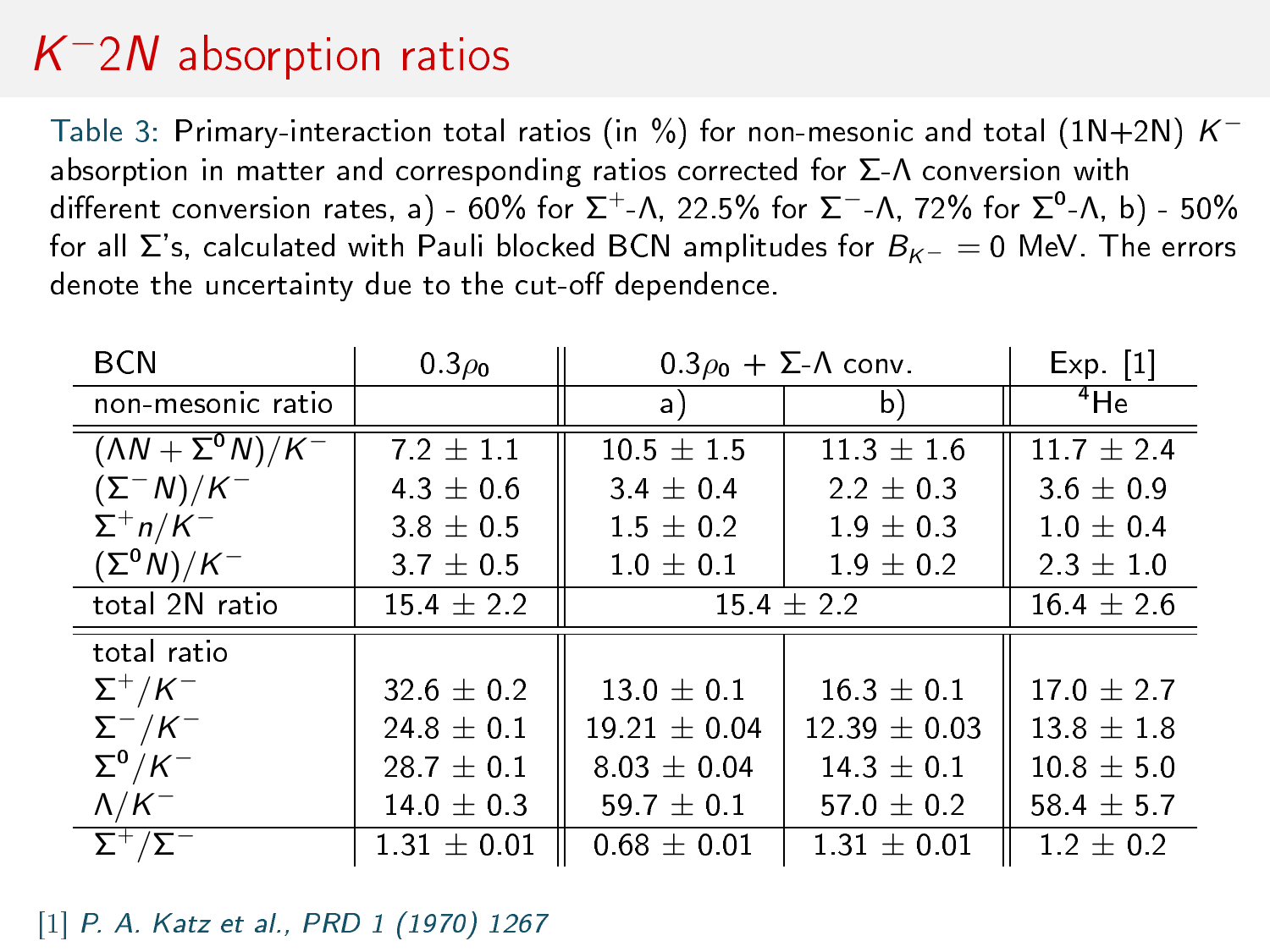- $K$ <sup>-</sup> NN model applied in calculations of shifts and widths in kaonic atoms
- $\bullet$  BCN amplitudes used  $\rightarrow$  in-medium modifications included (Pauli or WRW ) T. Wass, M. Rho, W. Weise, NPA 617 (1997) 449
- subthreshold kinematics taken from  $\mathcal{K}^+$  NN model with  $p_{K^-} = 150$  MeV/c and from previous kaonic atoms analysis E. Friedman, A. Gal, NPA 959 (2017) 66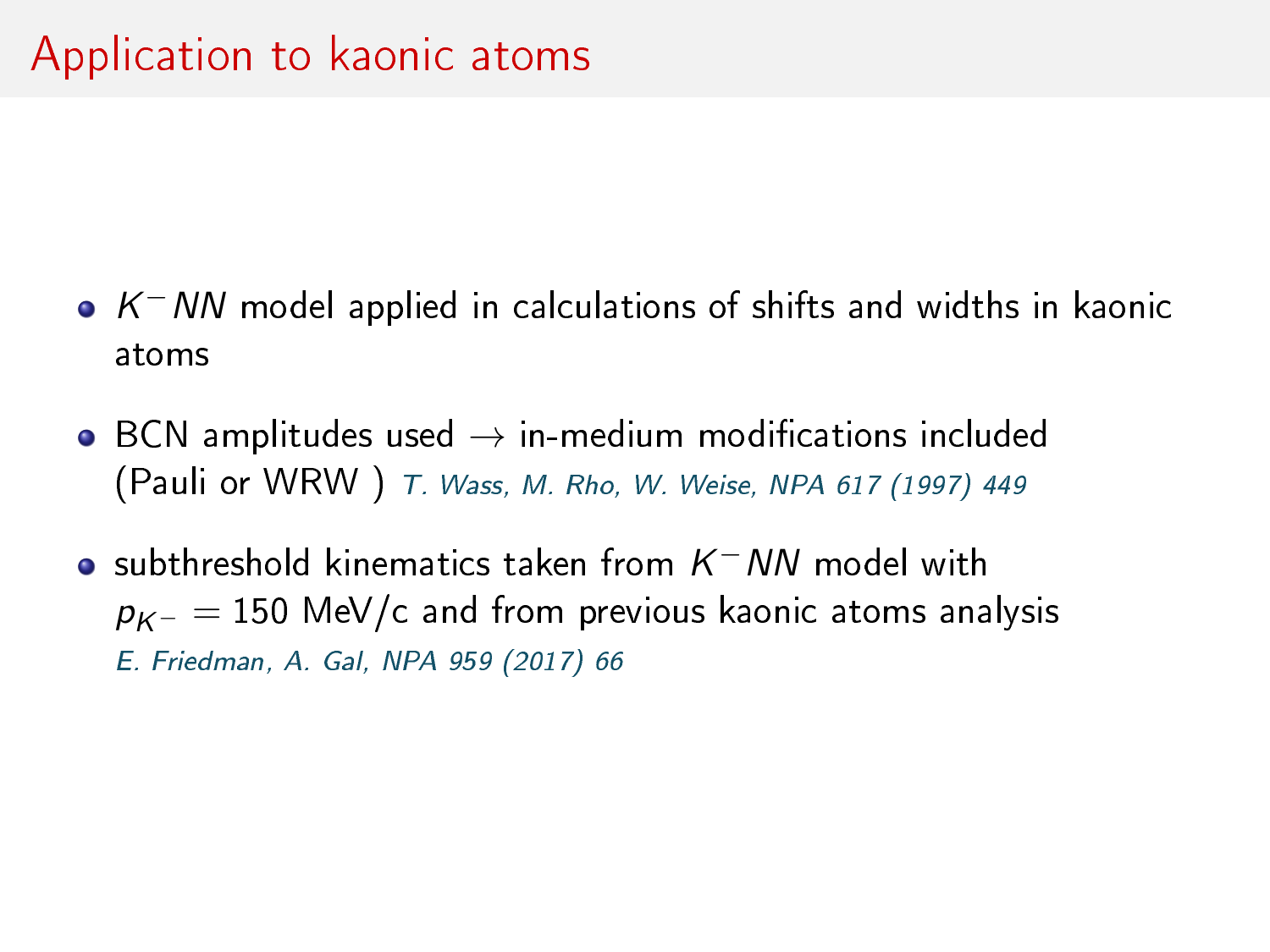### Kaonic atoms calculations

Table 4: Values of  $\chi^2$  for shifts, widths and yields in selected  $\mathcal{K}^-$  atoms, calculated with  $K^-N$ ,  $K^-N+K^-NN$  and  $K^-N+$ phen. multiN potentials based on BCN Pauli or WRW modified amplitudes. Experimental data are shown for completeness.

|                  | <b>BCN</b>          |        | <b>WRW</b> |        | Pauli   | phen.                   | <b>EXP</b>      |
|------------------|---------------------|--------|------------|--------|---------|-------------------------|-----------------|
|                  |                     | KN     | $+$ KNN    | KN     | $+$ KNN | $KN + phen$ . multi $N$ |                 |
|                  | $\Delta(\epsilon)$  | 74.81  | 20.85      | 8.46   | 4.63    | 0.53                    | $-0.59(0.08)$   |
| $C^{12}$         |                     | 22.68  | 21 38      | 9.46   | 5.27    | 1.77                    | 1.73(0.15)      |
|                  | $\Gamma^*$          | 1.29   | 1.17       | 0.06   | 0.57    | 2.45                    | 0.99(0.20)      |
|                  | $\Delta(\epsilon)$  | 23 23  | 6.14       | 1.84   | 1.82    | 0.07                    | $-0.33(0.08)$   |
| $p^{31}$         | г                   | 10.49  | 12.96      | 6.02   | 4.63    | 0.78                    | 1.44(0.12)      |
|                  | $\Gamma^*$          | 7.40   | 5.96       | 0.70   | 0.42    | 0.42                    | 1.89(0.30)      |
|                  | $\Delta(\epsilon)$  | 324.03 | 134.55     | 74.54  | 77.37   | 15.81                   | $-0.494(0.038)$ |
| S <sup>32</sup>  | г                   | 20.73  | 40.37      | 5.35   | 3.50    | 0.57                    | 2.19(0.10)      |
|                  | г*                  | 37.82  | 31.30      | 20.62  | 14.05   | 6.47                    | 3.03(0.44)      |
|                  | $\Delta(\epsilon)$  | 18.81  | 7.4        | 0.80   | 1.15    | 0.00                    | $-0.99(0.17)$   |
| Cl <sup>35</sup> |                     | 0.26   | 6.08       | 3.60   | 2.70    | 0.27                    | 2.91(0.24)      |
|                  | $\mathsf{\Gamma}^*$ | 8.78   | 5.32       | 0.60   | 0.24    | 0.17                    | 5.8(1.70)       |
|                  | $\Delta(\epsilon)$  | 9.31   | 0.43       | 0.20   | 0.56    | 1.23                    | $-0.370(0.047)$ |
| Cu <sup>63</sup> | г                   | 0.05   | 0.46       | 1.33   | 1.40    | 2.23                    | 1.37(0.17)      |
|                  | $\Gamma^*$          | 1.39   | 0.16       | 0.25   | 0.47    | 1.44                    | 5.2(1.1)        |
|                  | $\Delta(\epsilon)$  | 2.52   | 2.57       | 4.71   | 5.12    | 3.23                    | $-0.41(0.18)$   |
| $Sn^{118}$       | г                   | 0.06   | 0.06       | 0.06   | 0.25    | 0.45                    | 3.18(0.64)      |
|                  | $\Gamma^*$          | 22 83  | 14 44      | 6.31   | 5.72    | 4.09                    | 15.1(4.4)       |
|                  | $\Delta(\epsilon)$  | 0.12   | 0.50       | 0.13   | 0.41    | 1.14                    | $-0.02(0.012)$  |
| $Pb^{208}$       | г                   | 0.09   | 0.06       | 0.21   | 0.29    | 0.41                    | 0.37(0.15)      |
|                  | $\Gamma^*$          | 0.11   | 0.26       | 0.39   | 0.44    | 0.50                    | 4.1(2)          |
| $\chi^2$         | total               | 586.82 | 312.43     | 145.62 | 131.01  | 44.00                   |                 |
|                  | $S^{32}$ out        | 204.24 | 106.20     | 45.10  | 36.09   | 21.16                   |                 |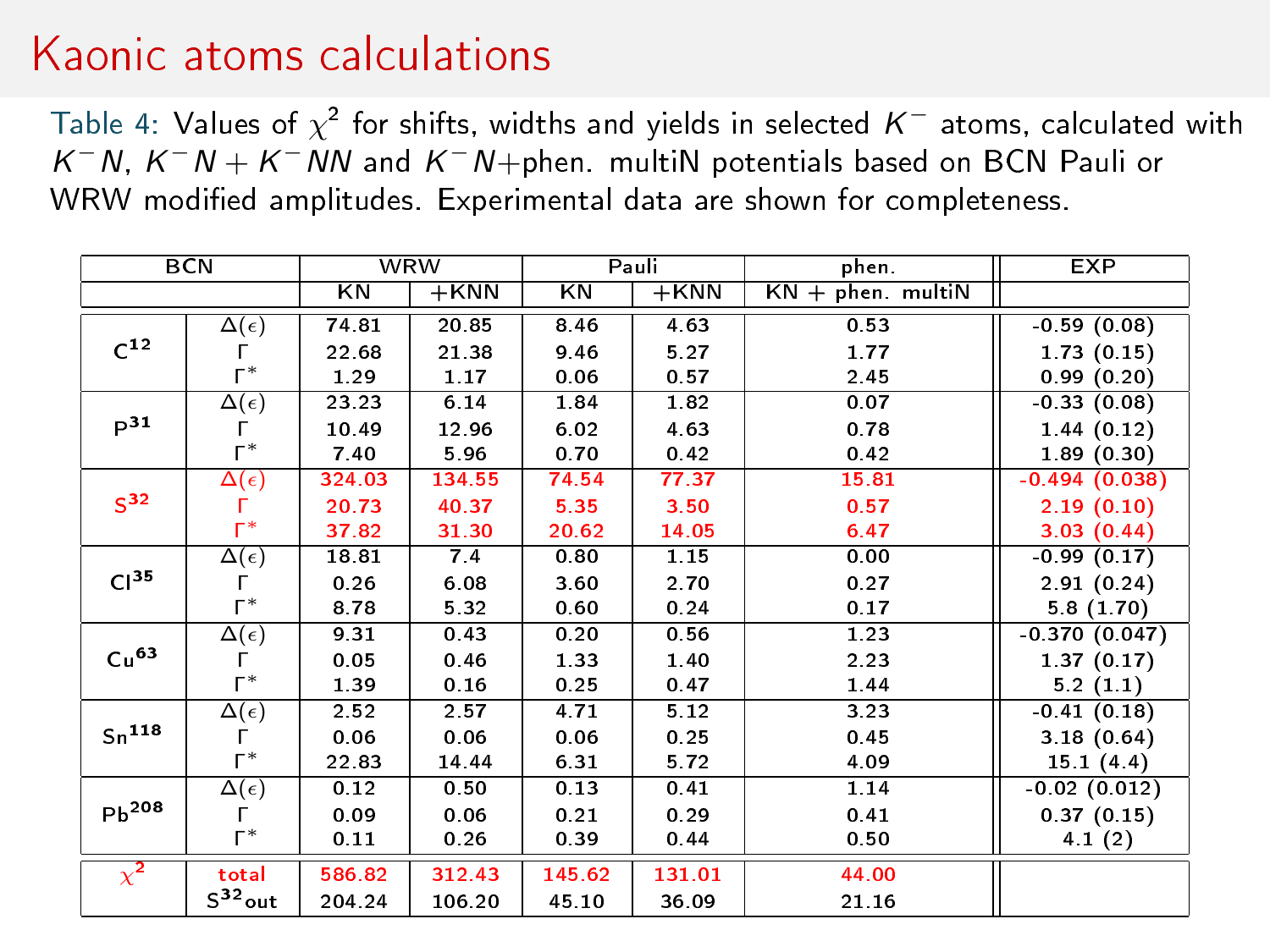### Confrontation with kaonic atom data

- microscopic  $K^-N+\bar{K}^-NN$  potentials calculated for 23 targets and confronted with kaonic atom data
- $K^-N+K^-NN$  potentials then supplemented by a phenomenological term describing 3 and 4 nucleon processes  $\sim -4\pi B(\frac{\rho}{\rho_{0}})$  $\frac{\rho}{\rho_0}$ <sup>)α</sup>ρ
- values of  $\alpha$  and complex amplitude B fitted to data
- two options analyzed so far (2 more in progress):
	- 1 Pauli blocked amplitudes & subthreshold kinematics from  $\mathcal{K}^+$  NN model (best calculated  $\chi^2$ )
	- 2 WRW modified amplitudes & subthreshold kinematics from kaonic atoms analysis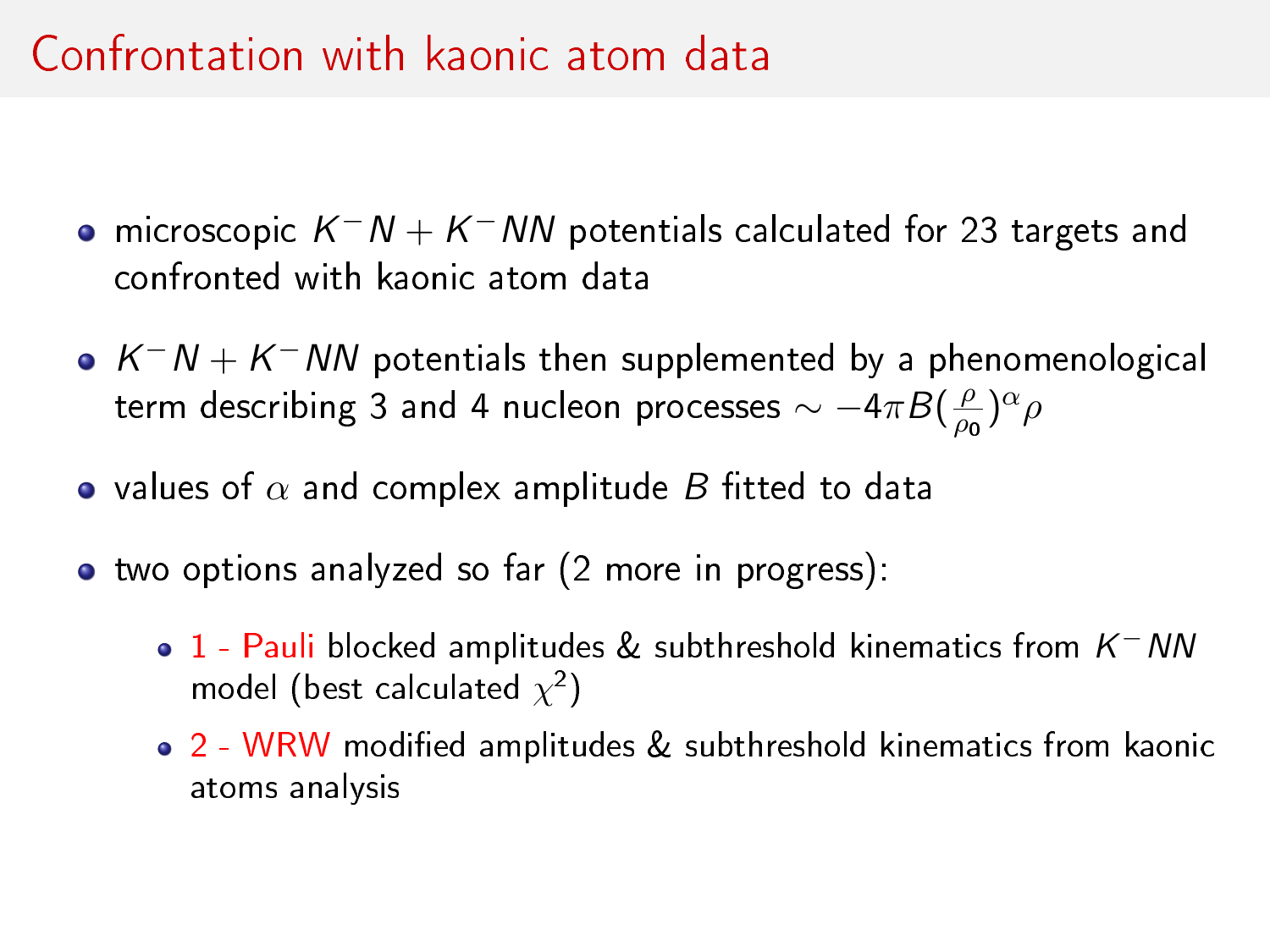#### 1 - Pauli blocked amplitudes

Fit to kaonic atom data  $#1$ : Re $B > 0$ 

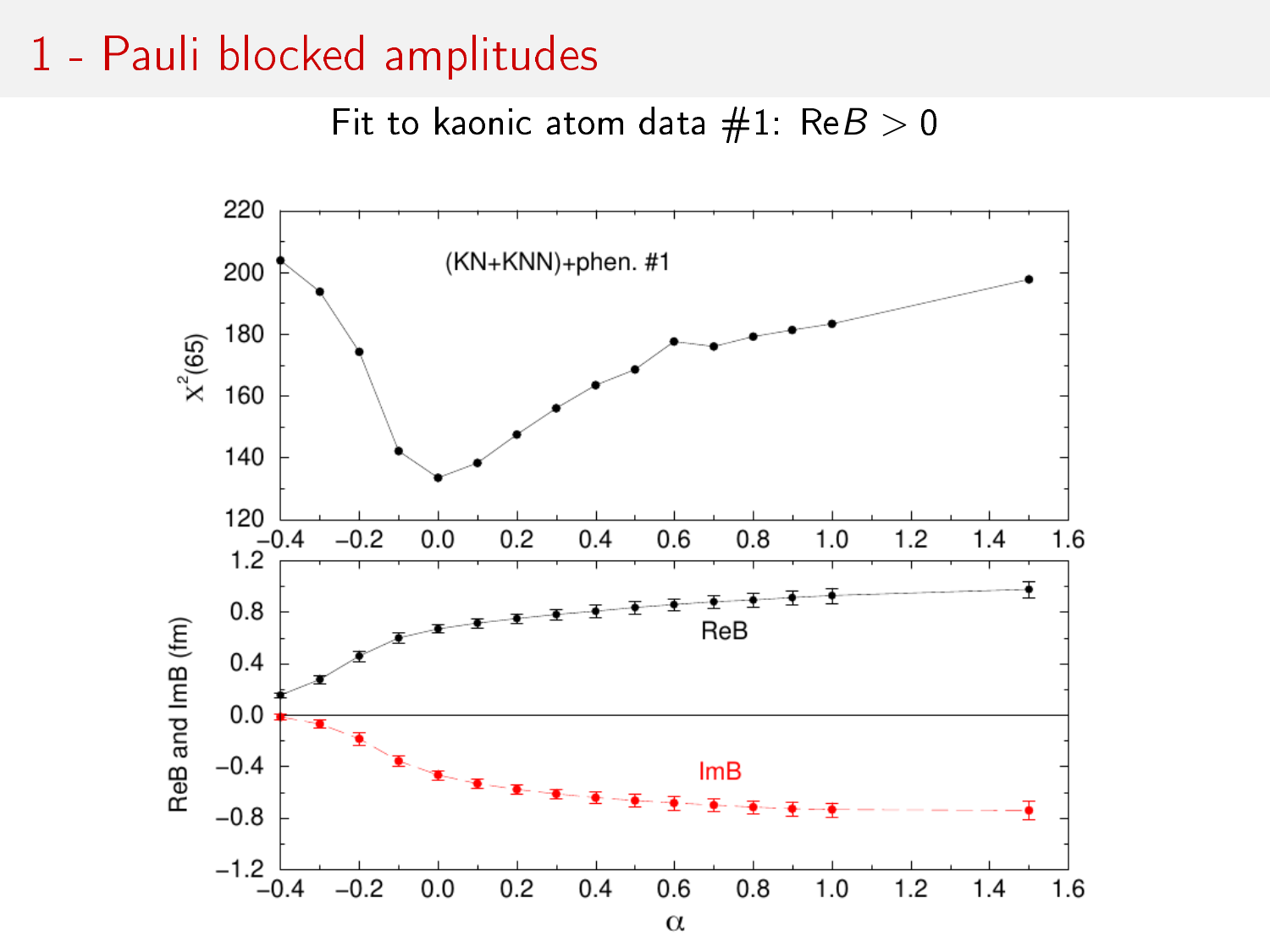#### 1 - Pauli blocked amplitudes

Fit to kaonic atom data  $#2$ : Re $B < 0$ 

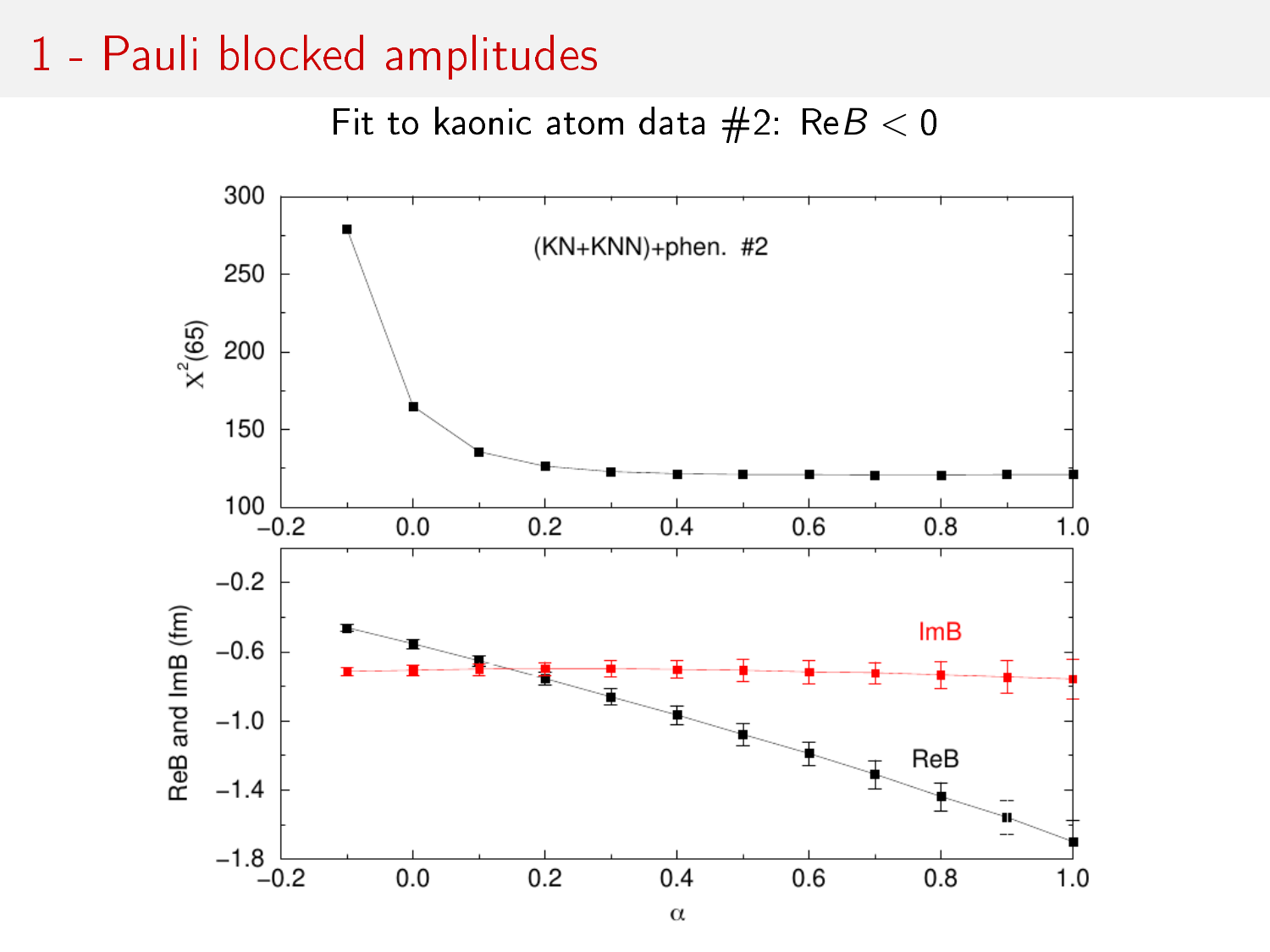### 1 - Pauli blocked amplitudes: Results

 $\bullet$  #1  $\alpha = 0.00 \pm 0.04$ , Re $B = 0.66 \pm 0.04$  fm, Im $B = -0.46 \pm 0.04$  fm

- $\bullet$  #2  $\alpha$   $>$  0.3, ReB and lmB  $<$  0
- $K^-N \to K^-N+K^-NN \to K^-N+K^-NN +$ phen.term

|               | - N             | $K^-N + K^-NN$ | + phen. | $K^-N+$ phen. |
|---------------|-----------------|----------------|---------|---------------|
| $\chi^2(65)$  | $\sim$ 700 $^*$ | 338.2          | 133     | 1123          |
| $\chi^2$ /d p | $\sim 10.8^*$   |                |         |               |

\* estimate based on calculations of selected 7  $K^-$  atoms

additional fit with rescaled potential  $\beta_\mathcal{SF}(\mathcal{K}^-N+\mathcal{K}^-N N) \rightarrow$  $\mathsf{Re} \beta_{\textit{SF}} = 1.68 \pm 0.027$  and  $\mathsf{Im} \beta_{\textit{SF}} = 0.57 \pm 0.022$  and  $\chi^2(65) = 113$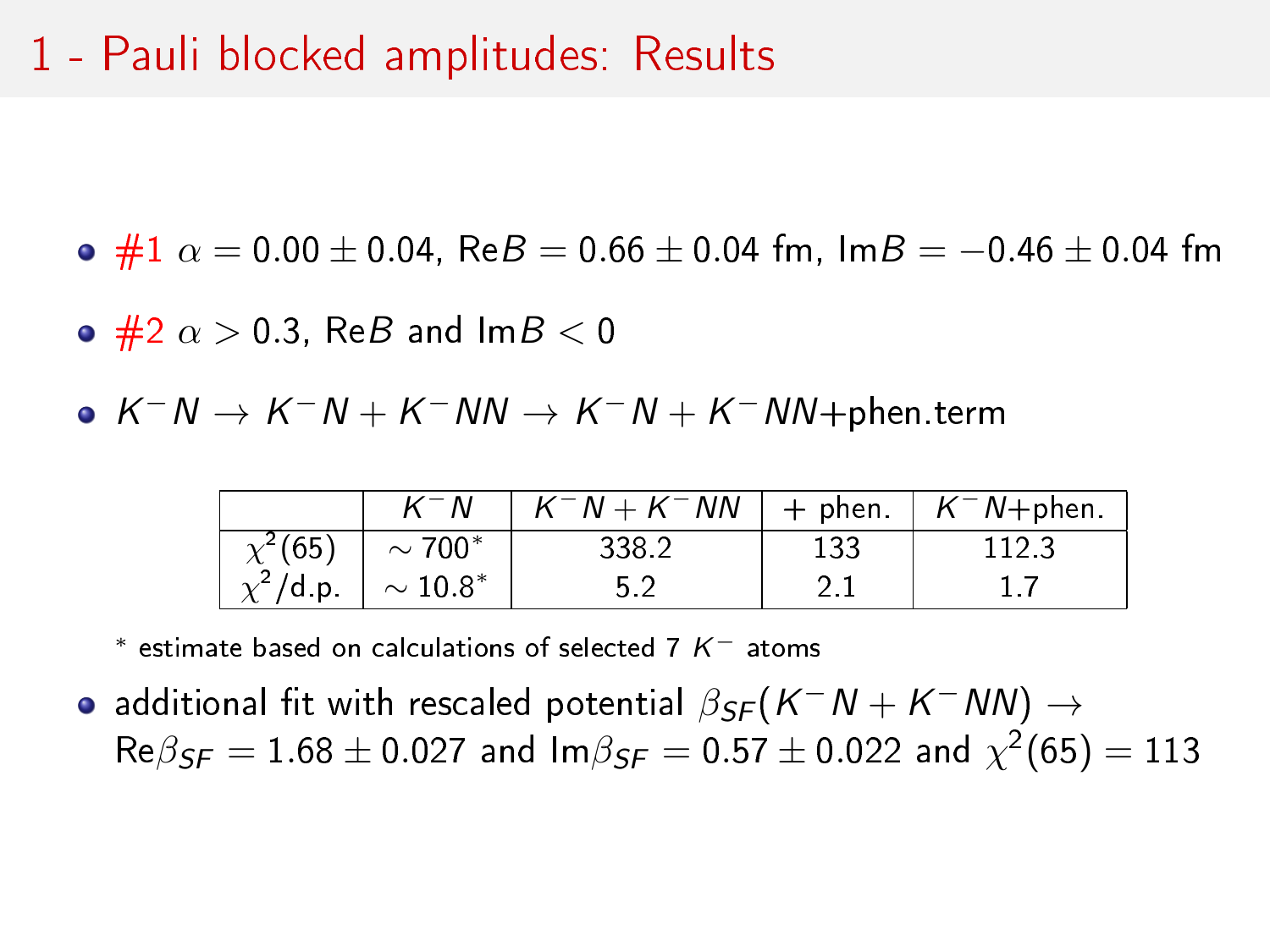### 2 - WRW modified amplitudes

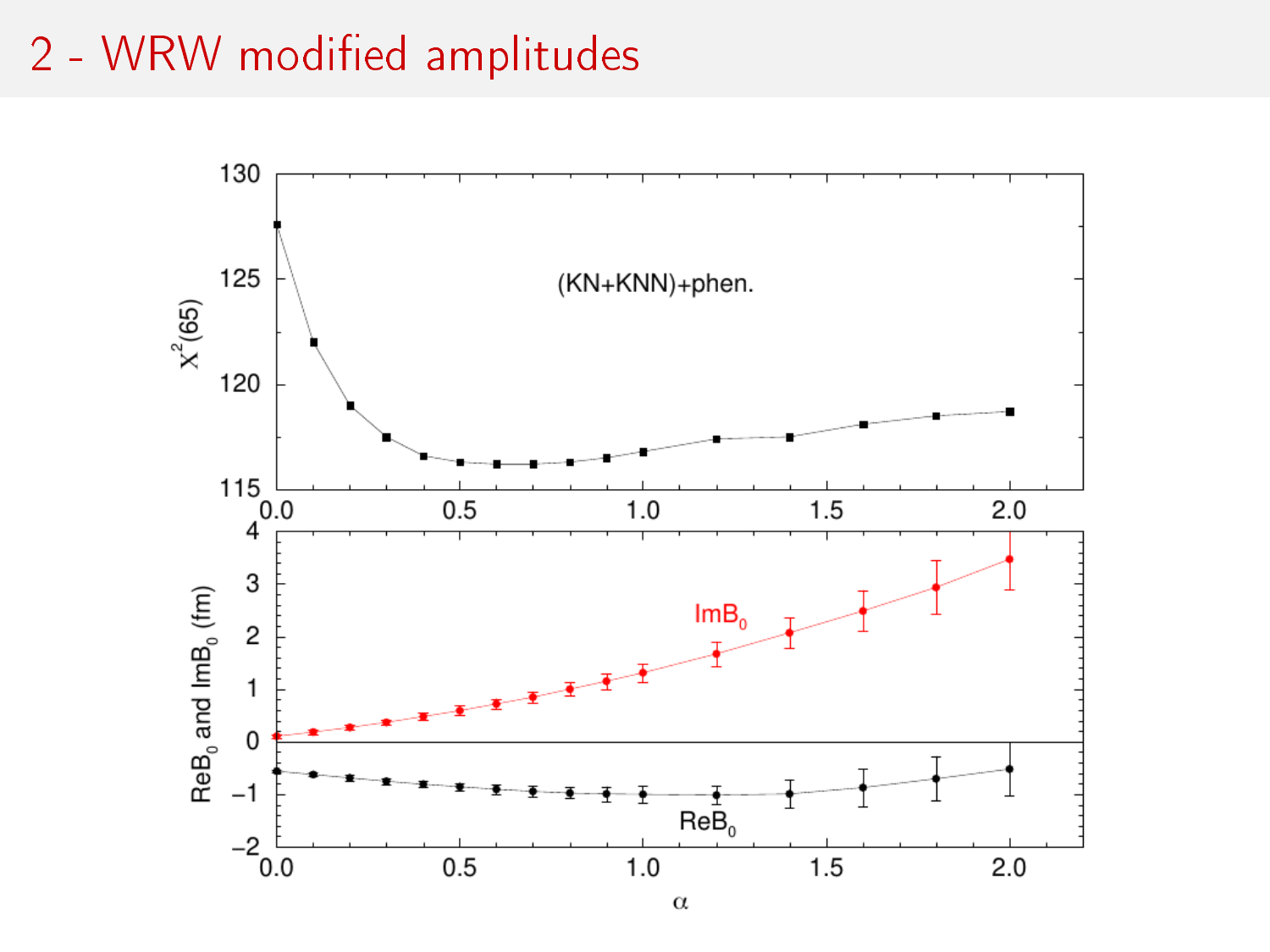### 2 - WRW modified amplitudes: Results

•  $\alpha = 0.6$ , Re $B = -0.90 \pm 0.09$  fm,  $\text{Im} B = 0.72 \pm 0.10$  fm

 $K^-N \to K^-N+K^-NN \to K^-N+K^-NN +$ phen.term

|               | $K^-N$ | $K^-N + K^-NN$   + phen |       | $K^-N$ +phen |
|---------------|--------|-------------------------|-------|--------------|
| $\chi^2(65)$  | 2829   | 1124                    | 116.2 | 1123         |
| $\chi^2$ /d p | 438    | 17 <sub>3</sub>         | 18    |              |

additional fit with rescaled potential  $\beta_{\textit{SF}}(K^-N+K^-N\!N) \rightarrow$  $\mathsf{Re} \beta_{\pmb{S} \pmb{F}} = 0.32 \pm 0.05$  and  $\mathsf{Im} \beta_{\pmb{S} \pmb{F}} = 1.19 \pm 0.04$  and  $\chi^2(65) = 120$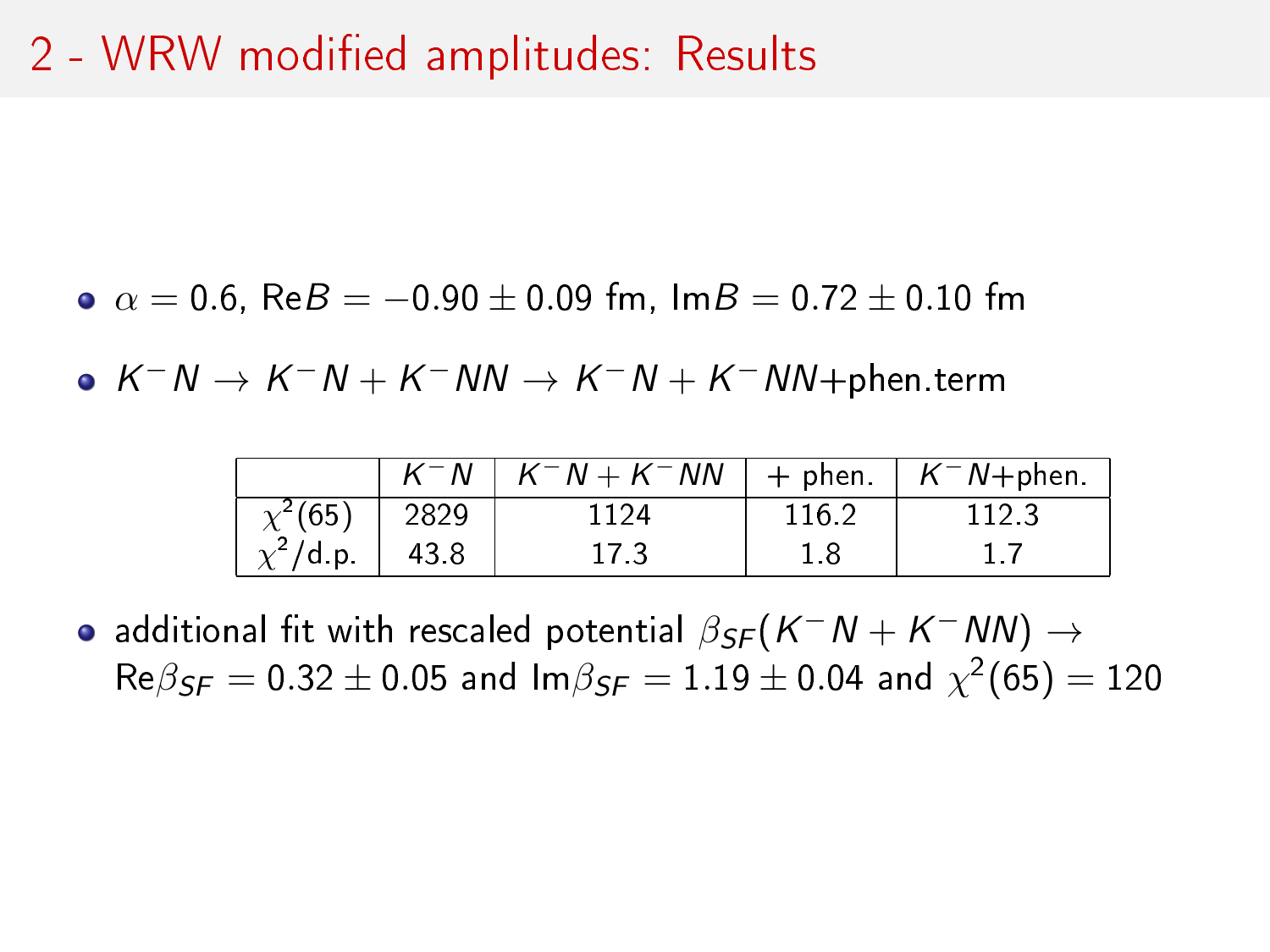- Interactions of  $\mathcal{K}^-$  with two and more nucleons important for realistic description of the  $\mathcal{K}^-$ -nucleus interaction
- We have developed a microscopic model for  $\mathcal{K}^+$   $\mathcal{N} \mathcal{N}$  absorption in nuclear matter using scattering amplitudes derived from the P and BCN chiral meson-baryon interaction models J. Hrtánková, À. Ramos, PRC 101 (2020) 035204
- Pauli blocked amplitudes included  $\rightarrow$  medium effects non-negligible
- Calculated ratios in a good agreement with experimental data!